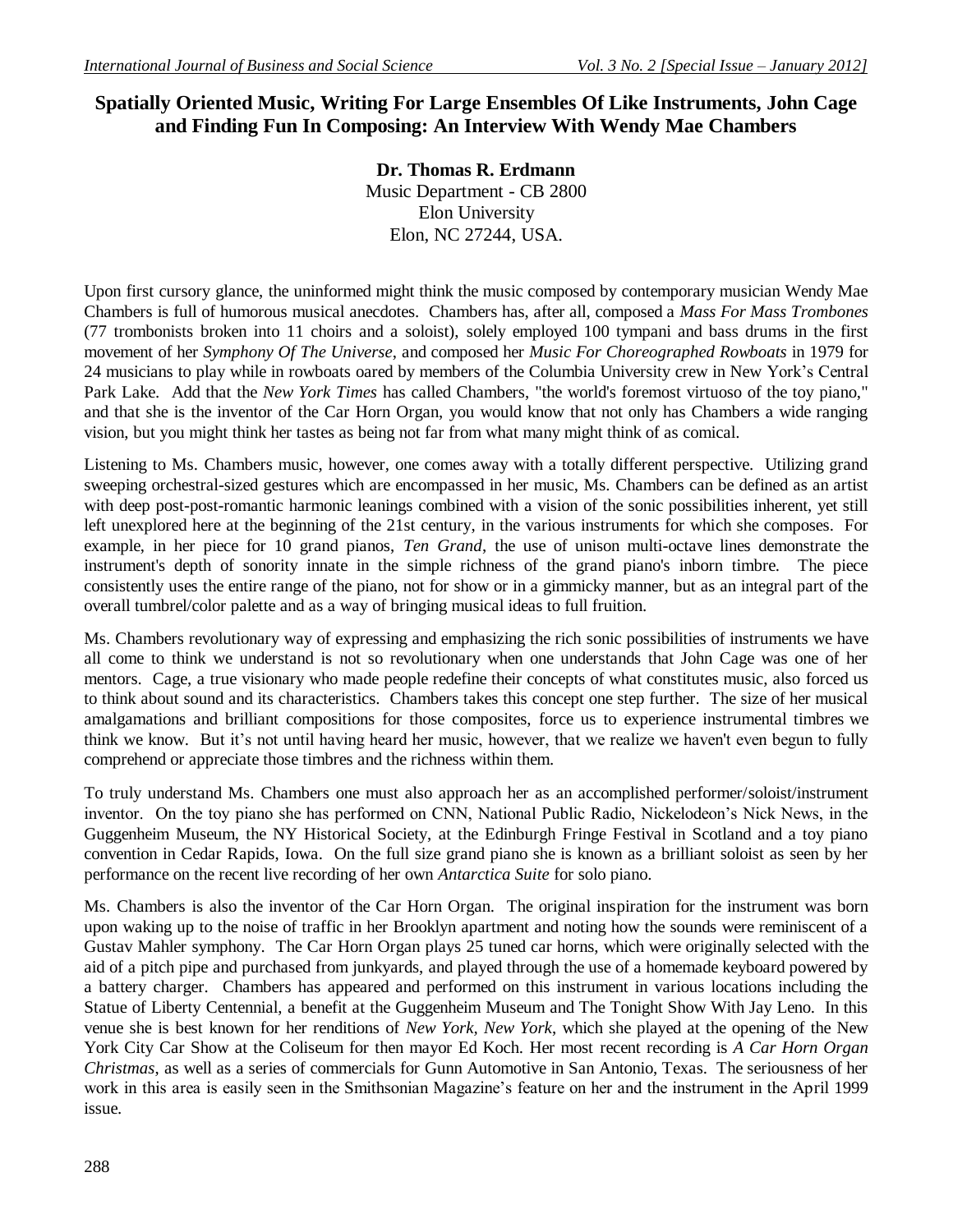Ms. Chambers has also brought her creative talents to television. Her production company, Artmusic, Inc., produced *Videoville*, a television series on WNYC, a Public Broadcasting Service station in New York, which ran for five years. The show was picked up by and run on The Learning Channel (TLC).

Born on January 24, 1953, in New Jersey, Chambers earned a Bachelor's Degree in Music from Barnard College, and a Master's Degree in Music Composition at the State University of New York (SUNY) at Stony Brook in 1977. She has been awarded two National Endowment for the Arts grants, an American Composers Forum Commission Grant, a CAPS grant, and had organizations such as The New York State Council on the Arts, Mary Flagler Cary Charitable Trust and the Copeland Fund financially assist her projects. Ms. Chambers currently is at work on her musical, *Voodoo On The Bayou*, as well as a series of musical Mandalas and an Endangered Species Song Cycle.

Ms. Chambers is like her music, full of the joy of life with a wry and humorous side, yet serious about living it, and especially serious about having fun as she lives it. Her joy rang through throughout the interview.

#### Partial List of Compositions

*Real Music* for 9cars (1978)

*Street Music* for musicians, boomboxes and coordinated radio broadcast (1978) *Music For Choreographed Rowboats* (1979) *One World Percussion* for 50 percussionists at the World Trade Center (1981) *Suite For Toy Piano* (1983) *Ten Grand* for 10 grand pianos and laser lights at the Lincoln Center Fountain (1983) *The Grand Harp Event* for 30 harps at the Cathedral of St. John the Divine (1984) *Liberty Overture* for Car Horn Organ, 10 synthesizers, percussion and brass (1986) *Marimba!* (Commissioned by the Percussive Arts Society) for 26 marimbas at the Kennedy Center (1986) *Quill* for six harpsichords and surround-sound bird tapes at Symphony Space (1987) *Symphony Of The Universe* for 100 tympani and bass drums, metal percussion, horn soloist, jazz band, choir, organ and tape at the Cathedral of St. John the Divine (1989) *A Mass For Mass Trombones* (a requiem in memory of John Michael Chambers, her father) for 77 trombones at the Cathedral of St. John the Divine (1993) *Twelve Squared* (in memory of John Cage), a voodoo tone poem for 12 percussionists (1994)

*Antarctica Suite* for solo piano and performed by Ms. Chambers on the recording (1999)

*Do you come from a musical family?*

My brother is eight years older than I am, and he was musical. When I was growing up he was always practicing the piano. I think that's probably where I got interested in music. There is also a musical background in my father's family.

*From hearing your brother practice did you ask for piano lessons as well?* My school offered free group piano lessons, and then I eventually got private lessons.

#### *Was there a significant early musical teacher that inspired you to seek out music for a career?*

I think it was in the listening to music that I became inspired to pursue it. I remember seeing a documentary about Stravinsky on television that covered *The Rite Of Spring* and him sitting at an upright piano on a cruise ship. It was very odd. In the documentary Stravinsky explained things about the music, and that got me really interested in composing. In addition, I've always liked odd things. I remember that even in high school I was messing around with *Musique concrete* sounds.

#### *That's not the type of music you normally associate with high school students.*

I think what happened is I was a little lazy about practicing the piano, so instead I would make things up. Then I became interested in composing and happened on the Stravinsky documentary. I did, however, listen to a lot of rock and roll. I really liked The Rolling Stones. I also liked Frank Zappa.

#### *His music is very eclectic.*

Absolutely. It was also interesting for me to find out that Zappa was very interested in the music of Edgard Varese.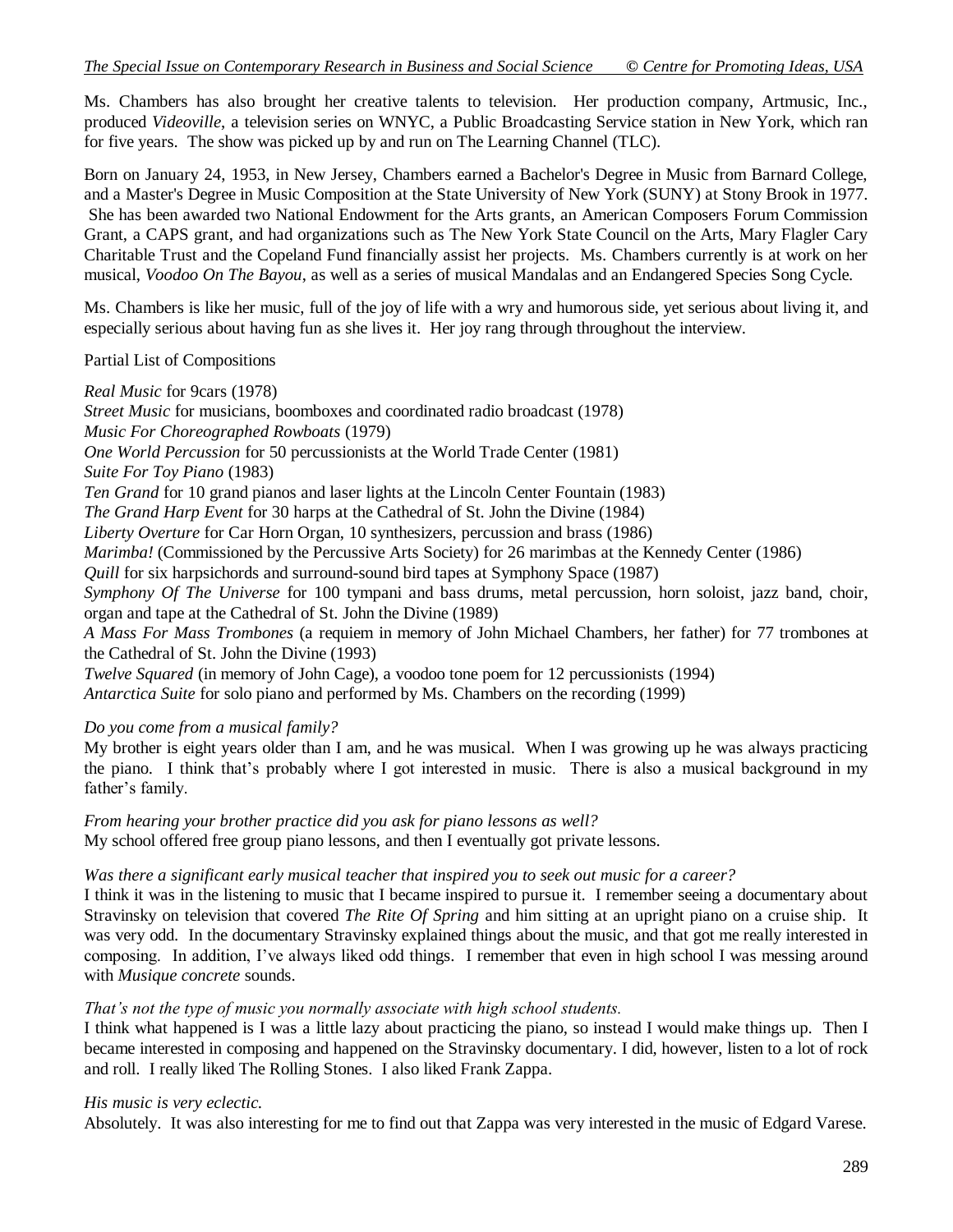*We need to follow up on that in a little bit. Back on your early history, how did you come to study at Barnard College?*

I didn't have enough of a musical background to get into a conservatory, which I would have preferred, so instead I applied to schools in New York City because of all of the wonderful classical music there. I also grew up in a suburb of New York City, Westfield, New Jersey.

### *Did you go to Barnard as a piano performance major?*

No. They just had a straight music major. Columbia University doesn't have any real performance program, so I took a lot of music theory, music history and composition/orchestration classes. A lot of courses like that. I also studied the piano privately with Kenneth Cooper.

### *How did your development as a composer progress while in college? Were there opportunities for you to compose?*

Yes. One of the nice things Columbia University had for students was a series of concerts where we could write music and the compositions would be performed. Those were a lot of fun and very helpful, especially in working out how to produce your own music.

#### *Were there any lessons you learned from those concerts that you carry over into your own work today, and here I'm talking about the production end of the music?*

Oh yeah. Once I got going as a composer all of my music became, for the most part, self-produced. I think having the opportunity to put together your own performances and get them on a concert was very instrumental for me in learning how to do it. The college concerts even had a fund from which I was able to receive money to pay people in order to put on the concerts. It wasn't much, but it was something. The Manhattan School of Music was right around the corner, so I used to go up there and post signs looking for performers.

#### *Was there good attendance at the concerts?*

Yes. They were really wonderful experiences.

# *What was the experience at SUNY Stony Brook like?*

I went there directly from my undergraduate school. I noticed a number of the students who were getting doctorates at Columbia had come from Stony Brook and they seemed to be quite good. That was what gave me the idea to apply there. The nice thing about Stony Brook was that the school administration had gone to New York and asked a number of the professionals in the city to come out and teach at the University. Arthur Weisberg and Ray DesRoches, the percussionist, were just two examples. Arthur had a contemporary music performance class that was wonderful. He had us take metronome tests. We had to beat certain tempos within a certain percentage. I also learned to do cross-rhythms while there, but I'm not sure whose class it was where I learned that.

#### *Were there inklings, at Stony Brook, of the large ensembles you would later compose for, or did that come about later?*

That came later. You know I must add that, oddly enough, I once wrote a piece for two violas.

#### *I'm curious; did the piece for two violas employ the same type of rich sonic textures you compose in today?*

Yes. It had a lot of double stops and emphasized the lower part of the instrument's range. I wrote that piece when I was really young. I think I must have been friends with two viola players (laughing).

# *How did the big large-scale works begin?*

I was in Potsdam, New York, and they had a wonderful music department at the SUNY School up there. I became friends with some of the teachers and started to put together some experimental music performances. One of the things I did was a concert for cars, which was a precursor to my Car Horn Organ work. I had the faculty outside with the instructions for my composition on their rearview mirrors. The instructions included a number of different rhythms that were written out. They were also to drive around. I called the piece, *Real Music*, and the local newspaper came to review it. It was very funny (laughing). I also became interested in conceptual art around that time. I became very interested in the music of John Cage, as well as people who were doing odd performance things, and conceptual visual artists such as Andy Warhol and Christo, the artist who wrapped the shores of an entire island in fabric.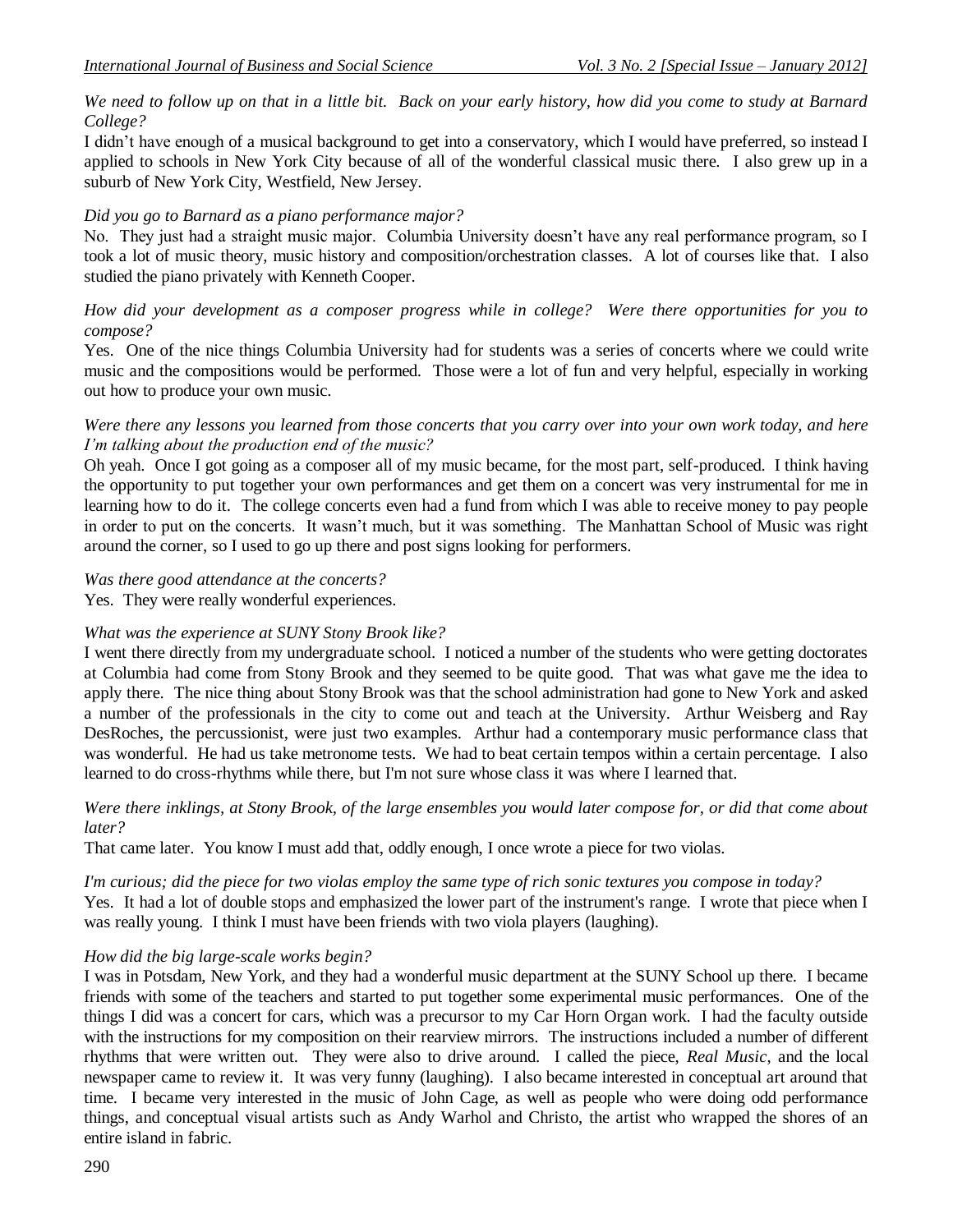*It seems to me that one of the more fascinating aspects of your music is the sound possibilities of instruments as they travel, whether stationary as in 10 Grand, or move, as in your piece Music For Choreographed Rowboats, throughout space and come to the listener from different locations.*

Yes. The trombone work is particularly spatial. I got interested in surrounding the audience with the music and musicians, and not in the traditional seating arrangement.

*The first movement of The Symphony Of The Universe is another spatially oriented work.* Yes. I really liked the idea of drum rolls coming from different locations around and surrounding the audience.

*The recording of The Symphony is wonderful, but I'm sure it just can't do justice to having had been there live.* You know that's funny, because I don't even bother to listen to my recordings (laughing). I heard the performance live, so I have no need to listen to the CD. Now I have heard my recordings, because I've edited the tapes, but only for that aspect.

#### *So your first spatial piece was this early car horn work.*

Yes, but it wasn't a real big piece. What I noticed and learned, from that experience, was that I could, pretty much, talk anyone into doing just about anything for me. I thought that my being able to get people to do things would be an interesting thing to incorporate into my music. As I started, I found myself doing some odd events that were funny. The first one I did in New York City was called *Street Music*. I got the idea from walking through Washington Square Park, where you could find someone sitting there with his or her boombox. So I wrote a piece for boomboxes with musicians. It also had a coordinated radio broadcast based on *The Theme from Close Encounters of the Third Kind*.

#### *Is this piece similar to the one John Cage wrote for five boomboxes, where the performers carry the boomboxes around the audience and at predetermined times change the frequencies the radios are tuned to?*

Well, in my piece the audience actually brought their own boomboxes and the piece was designed to be performed in Washington Square Park. I supplied the musicians and the coordinated radio broadcast. I think the idea was that, and that it would be quite the giggle, if someone was actually in the park with his or her boombox and all of a sudden his or her boombox fit into this piece of music.

#### *What was the immediate audience reaction to the work?*

They found it fun. It was just a fun day out in the park. It was an event. My earlier stuff wasn't as strong in the musical department as it became by my biggest work, the trombone piece.

#### *If someone took a cursory look at your music they would see great humor, which is also evident in you as a person, but to listen to your music is a far deeper experience.*

I think that what happened in the beginning was that my music wasn't something you'd sit down and listen to. It was something that only meant something to you if you had been there. The next piece I did after the Washington Square work was for the choreographed rowboats. That was a lot of fun to be at, but as a piece of music it wasn't something... well, let's just say it was odd (laughing). In the recording there are sounds of the boat oars, and it becomes this funny thing. As I got more into these works I became more organized and interested in actually writing a really good piece of music. It took a long time to get all aspects of my art together. I think it reached its fullest fruition in the last one, the trombone piece.

*It is a wonderful work. I was wondering how the inspiration to compose comes to you. Do you go to hear music by other composers? Do you find things within yourself that are demanding you to put to paper? Composers don't live in a vacuum and are certainly influenced by the work of others, but I was wondering how that worked in your particular circumstance?*

I think there were a lot of key elements along the way. One person who was an early inspiration, for me, was John Cage. I went through a whole "noise as art" period. But now, while he is still very interesting to me, I'm more fascinated in the construction of his elements. He was very original and opened up a lot of parameters and different ways of thinking about a number of things.

#### *Can you talk about your relationship with John?*

Yes. I produced a couple of big concerts and did a couple of his pieces. The most successful one was a concert where I did the piece for 30 harps at the Cathedral of St. John The Divine in New York.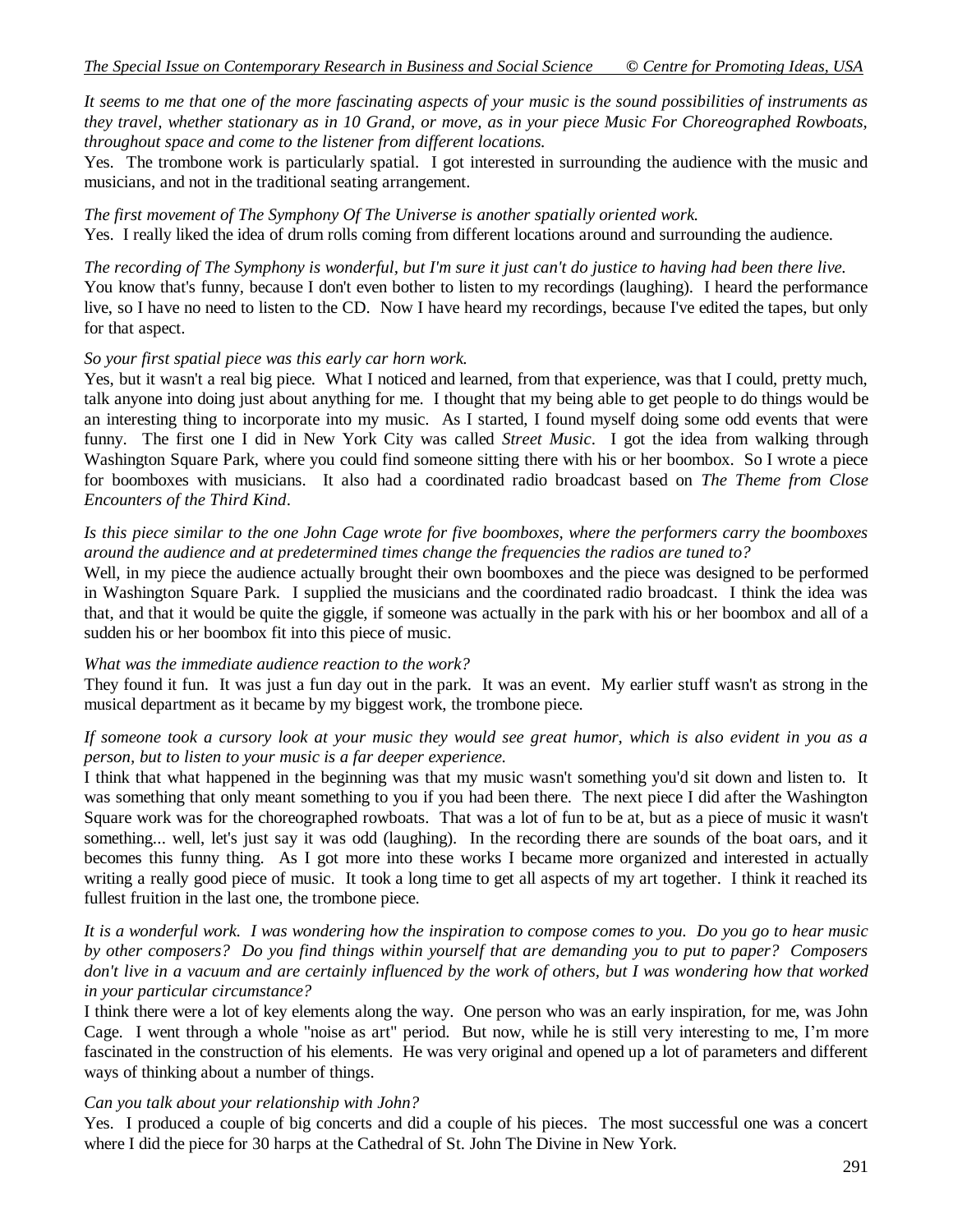There we did his *A Postcard From Heaven*. I actually got to know him pretty well then. Four years earlier I had played bridge with him one night as we had mutual friends.

# *Who, or what other music, was an early influence for you?*

One of my other early influences was Edgard Varese's *Ionization*, a percussion ensemble piece in sonata form. It was the first piece ever written without any pitches. I've always loved the modern composers for their orchestrational ideas. The list would include Bartok and Benjamin Britten. I also like Prokofiev a lot, though I've never looked at his stuff like I've looked at Bartok and Britten. I also really like the early works of Stravinsky. You know I got some ideas for my trombone piece from Charles Ives' *Unanswered Question*. There is that part where there is a sudden cutoff and you hear sound underneath. That gave me the idea for the giant suspensions I wrote in my *Mass*.

### *Walter Hartley's Sonatina for Trumpet and Piano also has a point where, after the trumpet cuts off, the resultant tones ring in the piano.*

Bartok also did that. That effect also happens at the very end of my work *10 Grand*, though you can't hear it that well on the recording. The musicians are doing a lot of glissandos and then depress a chord and lift the pedal up, and you're just left with the chord. Another example of that would be Krzysztof Penderecki's string work *to the victims of Hiroshima*, but in a different way. He uses a lot of atonal material and tone clusters throughout and ends up with a C major triad at the end.

### *You seem to have developed a real affinity for the sounds that are possible to be created within St. John The Divine in New York, and have specifically written for that space on a number of occasions.*

I've done three big events there. It's such a wonderful space, not to mention so large. Having started by working outdoors, I had to deal with the fact that you lose sound, but in St. John's Cathedral you actually gain sound. One of my ideas was to find a way to envelope the audience in sound. I was at odds with myself. Here I was creating things to envelope the audience, but I was losing the sound I had created. The first time I went to The Cathedral was for the harp piece in 1984, and I just never left (laughing). I've always tried to go back there whenever I could.

# *Was there a specific inspiration that led to Music For Choreographed Rowboats?*

That was about having a dream with musicians in boats. If anything, I guess that piece didn't have a real strong inspiration coming from a different composer, but if anybody I would have to say Charles Ives. In one of his symphonies he has two marching bands, which are playing, meet each other in the street and then consequently leaving each other. You know, for that work I just had a dream about musicians being in paddleboats. I called up the boathouse in New York's Central Park and they told me they didn't have paddleboats, just rowboats, but they would allow me to use their rowboats.

*Finding 77 trombonists for your Mass, finding enough bass drums and tympani for the First Movement of your Symphony, finding enough people to row the rowboats, are unique problems that not every modern composer*  faces. For you as a composer here at the beginning of the 21st century, what are the difficulties that you have *run into?*

I guess there are tons of interesting anecdotes. I had been writing a lot of percussion pieces, and I think I should mention this one particular piece I wrote called *One World Percussion*, which I had performed at the World Trade Center. I used 50 percussionists. I have always loved percussion music, which I think started from *Ionization* and John Cage's percussion quartets. I also really love Elliot Carter's piece for solo tympani. Now the *One World Percussion* piece was not as tightly composed as some of my others, but it was interesting none-the-less. That was one outdoor location where the sound was actually amplified instead of lost. I didn't actually get the sense of this, because I was at the concert, but somebody told me they had forgotten about the concert and was at J and R Music World (a few blocks from the World Trade Center) and heard the concert from there. What happened was that the acoustics of the Trade Center actually sent the sound out into the city. The buildings worked like a big band shell. The percussionists were set up by where the fountain was near the big globe. As a result of that piece I had become friends with a lot of percussionists. *Symphony of the Universe* itself actually came about when one percussionist friend, Howard Van Hyning, had just had a baby and he and his wife held a Christening party. It was at that event the idea for the massive percussion piece hatched. Before I started on the piece he told me that he could get me the drums.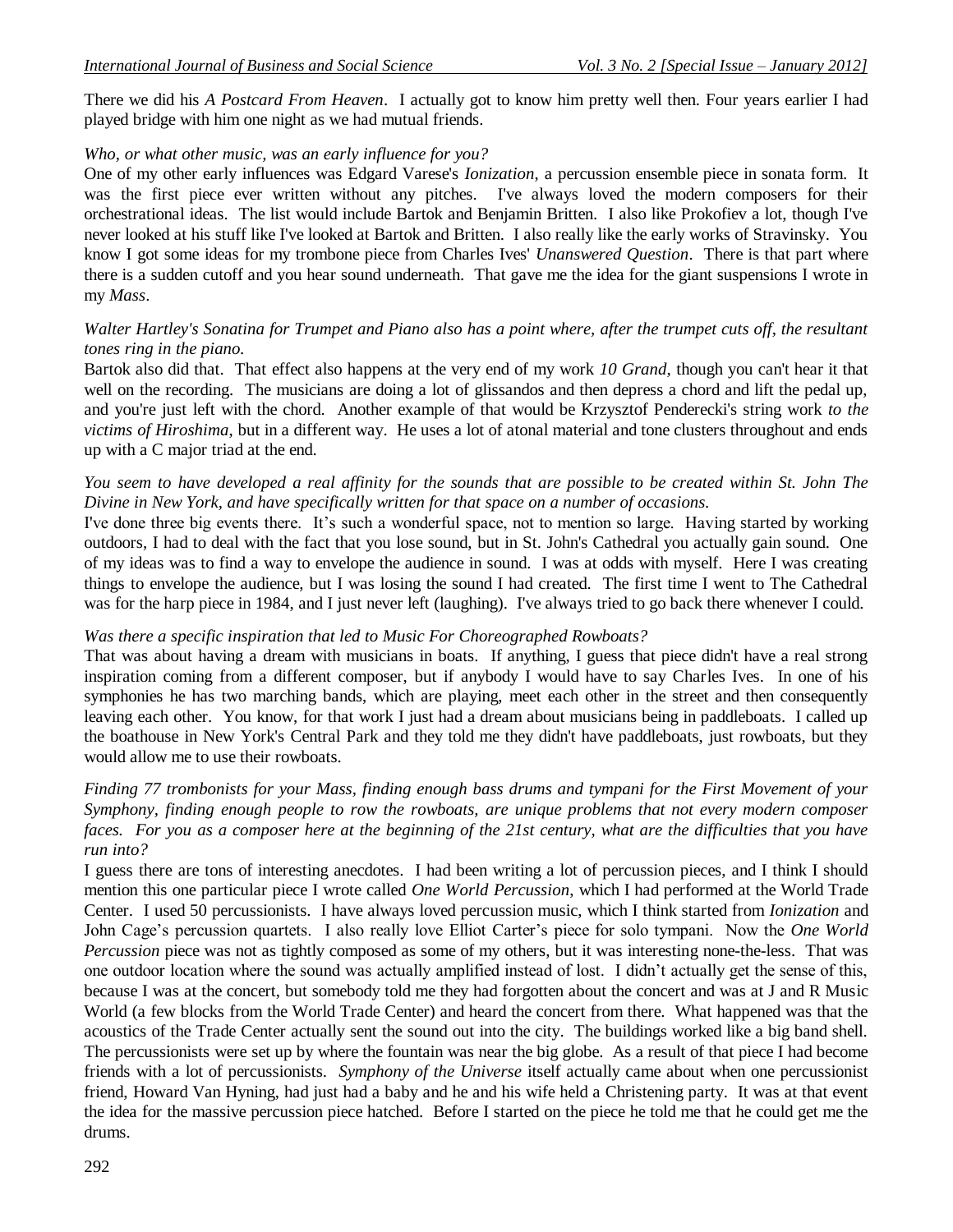That was nice, except once I started to write I realized I would need a lot of piccolo tympani because I thought the higher pitches would bring more definition to the actual notes. It turned out that in the end I was really scrambling to find and get all of the piccolo tympanis I would need. I ended up calling a lot of people I didn't know, who ended up loaning me their instruments.

#### *Have you found most people to be friendly and helpful?*

Oh yeah, everybody was very helpful. I never would have been able to pull it off if not for a lot of help. I realized that I had this talent to get people to help me, and thank goodness I realized I had this ability before I went into this line of activity (writing for massive ensembles). I found it quite surprising that I could call someone I didn't know and they would say, "Okay, come pick it up at 2 o'clock." (Laughing) My friend, the percussionist Howard Van Hyning, told me that I might have to substitute roto-toms for some of the piccolo tympani parts, but thank goodness we didn't have to do that. Now for the harp piece there was actually a waiting list of people who wanted to perform it. I didn't think it would be hard to do the trombone work, but a friend of mine said, "Now Wendy, where are you going to get 77 trombone players?" My response was, "There must be 77 trombonists in New York." (Laughing) It was a little harder to find the 77 trombonists than it was to find the 30 harpists. There was quite a jump in the numbers there. I used to see people walking down the street carrying trombone cases and I would follow them (laughing) to find out where they lived or worked. I knew it would be just too weird to go up to them on the street and recruit them. I only actually talked to one person that way, but he was in the Lincoln Center Library at the check out desk, so I didn't feel that was too weird.

#### *Where and how do you hold rehearsals for these amalgamations?*

I've had rehearsals in the choir room of the Cathedral at St. John The Divine, and also David Gilbert, the conductor, got me rehearsal space at The Manhattan School of Music. *10 Grand* we rehearsed in the Baldwin rehearsal studio in the basement of their shop. I have also held sectional rehearsals for the works.

*Do you always use professionals, or do you use players of lesser ability sometimes?* No, straight professionals.

#### *Are there elements of chance in your music?*

When I started out some of my works weren't notated very specifically. It was much more free-form. I came to realize that the free-form stuff works with the small ensemble, but it doesn't work with large ensembles because you really can't even talk to everybody in those large ensembles. By the time I was writing *10 Grand* and *The Symphony*, my music all became specifically notated, that way nobody should have a question.

#### *The idea for Quill and the use of surrounding the audience with bird sounds is truly unique. What was your inspiration there?*

That's a funny piece. I wanted to do a harpsichord piece because I had studied with Kenneth Cooper, who is a great harpsichord player. You know, I just don't know how I got the idea for using bird sounds.

#### *How does the compositional process work for you?*

First comes the ensemble and knowing what type and size of ensemble I'm going to write for. Then I'll do an outline. I'll figure out what it is I want to say, how long the piece is going to be and in how many movements. *Ten Grand* was a little different in that I didn't know how many movements I was going to have ahead of time. The *Mass*, on the other hand, was modeled on the 13<sup>th</sup> century *Mass For The Dead*. I knew I was going to have that number of movements. Then I figured out which movements would be longer and the fact that in every other movement I would employ the solo trombone. That musician doesn't perform in the even numbered movements. Things of that nature are all worked out in advance. Even in that piece the only movement that doesn't have a direct quote from the chant is the opening movement.

#### *So would you say you construct music in the same way authors lay out books and novels?*

Yes. I get a general picture and then go into the specifics from there. When I first started composing I did it measure by measure, but not anymore. I think it's a lot faster to compose this way as well. One reason Mozart was able to crank out as music as he did was that he probably had the whole outline in his head. A lot of the decisions were already made before he started to jot stuff down. A lot of the speed in composing is in making the decisions. If you get bogged down in making decisions you can be stuck forever.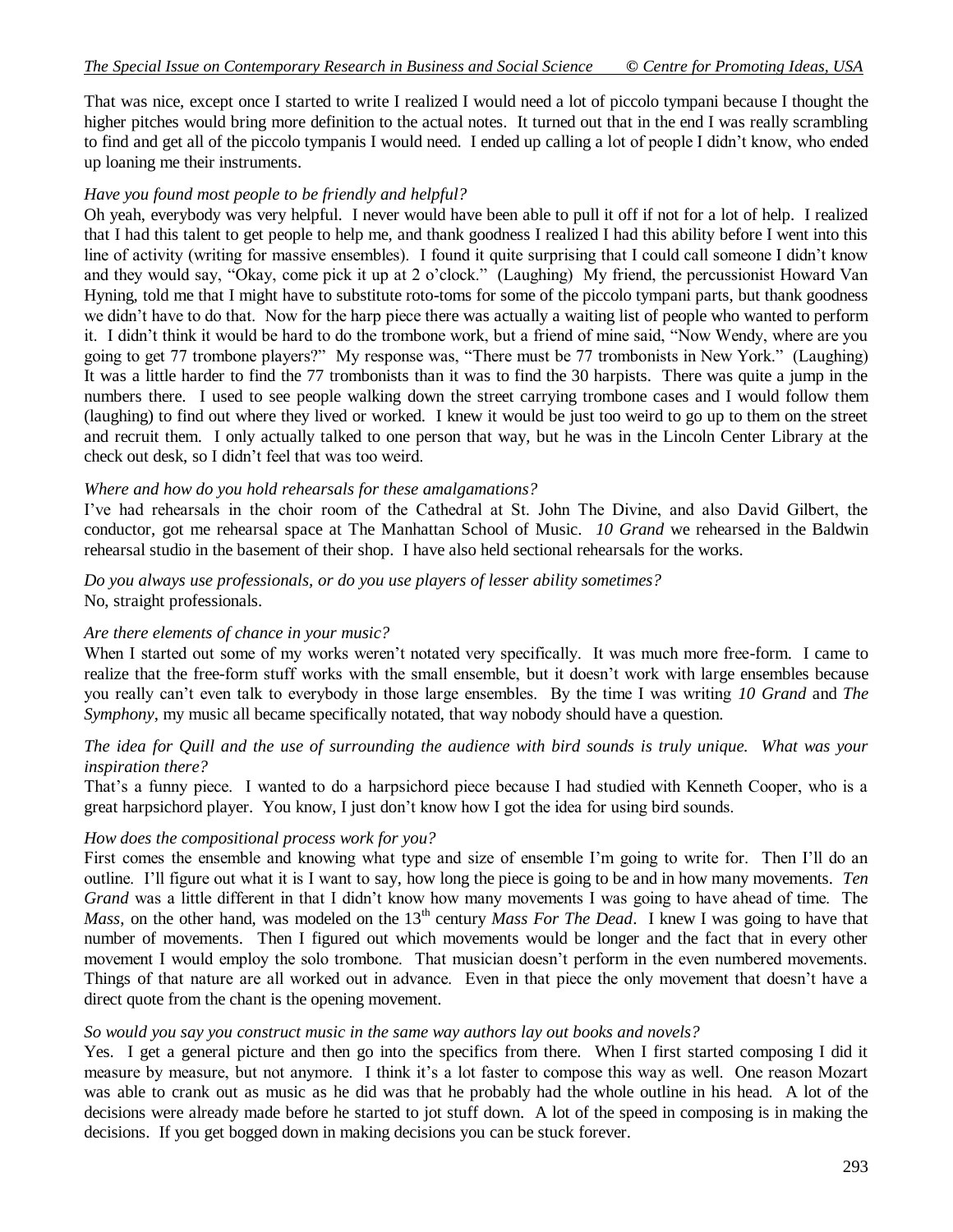# *I'd love to talk about your piano playing. Your playing on the recording of your recently composed Antarctica Suite is incredible.*

I practiced a lot, but now I don't play as much. That's one thing I wish I did more of. I do play if I'm working on something, so I played a lot when I was writing the *Antarctica Suite*. I also played a lot when I was composing *Ten Grand*. I played through many of the parts of that work as well as a lot of other piano works that year. I will go through long periods when I don't play the instrument, but I really like it when I am playing. When I was doing the Antarctica piece I was really playing away every day (laughing).

# *Are there certain things that helped you to perform the Antarctica Suite?*

I memorized a lot of the work. It really goes over the entire range of the piano. I also prefer to play from memory if I have the time. I find you can get more into the music.

# *Can you tell me about some of your new music?*

What I'm writing now is a voodoo musical. It's called *Voodoo On The Bayou*. This is fun for me because I've never had my hands in popular music. For me, it would be very hard to play the stupid keyboard parts in a rock band (laughing). I've spent a lot of time in New Orleans and become interested in a lot of the New Orleans funk sound. My musical is fun because I'm doing it backwards. I've been writing some lyrics and then singing a melody, and then I'll work out the chord changes and the music part later. I've been writing the play and the lyrics first. Sometimes I'll just sing the lyrics into a cassette recorder and write the tune that way. The plot concerns Marie Laveau, who was a voodoo queen who lived in New Orleans and died, at a very old age, in 1881. For a while I had a house on St. Ann Street in New Orleans, and she had had a house just a block away on the same street. I would hear all of these French Quarter walking tours going by and listened to what the tour guides said. The material was so fascinating that there was just no way you could make that stuff up.

From that I became interested in her life. It was even before then, long ago, when I toured the city with my father and we visited the voodoo museum. My father is also from Louisiana, so that connection was going on as well. I even met someone who claimed to be a direct descendent of Marie Laveau and they thought that was really cool. Well, my play is about her, but even more fascinating is that she was so famous and notorious, but there is little fact remaining about her. There are, however, a lot of stories and superstitions surrounding her. What I'm doing is modeling my musical after *Bring In 'Da Noise Bring In 'Da Funk*. That musical is a series of vignettes about black history told through tap dancing, and my musical is stories about Marie Laveau all done in vignettes. I think the real fun thing is that my musical will never really explain who she is. Some of the stories I'll tell I'm sure are true, and I'm just as sure some of my stories are not true. I'll also incorporate voodoo deities in it, such as Guedehs that live in graveyards. These are deities who you contact if you want to get in touch with a dead ancestor. They are devilish, funny and naughty.

*Judging by your past work, where you've been able to realize sonic possibilities of instruments in a totally new and fresh way, I was wondering if you're going to approach the musical in that manner or in the traditional way?* I want to have some interesting stuff going on. For me this new project is fun because I'm going about composing in a different way from what I've done in the past. The *Twelve Squared* piece has some material that I composed in a different way.

# *You've called that piece a voodoo tone poem.*

Right. What I did was do a reading with the New Orleans Voodoo Tarot Cards. I dealt out 11 cards, knowing ahead of time that the piece was in memory of John Cage and scored for 12 percussionists and that each of the movements would depict the meaning of the tarot card for that movement. That was fun, and I felt like I was getting in touch with the "other side." (Laughing) Cage had a piece I played in once where instead of the conductor conducting the work, the conductor was actually a big clock. What happens is that the conductor's arms go around like a clock. The right arm starts up on 12 and rotates down to 6, and then the left arm starts at 6 and rotates up to 12. The interesting thing is that everybody knows when it's 12, 3, 6 and 9, but nobody's really sure, for example, when it's 10 or 11. That was really interesting because the parts were scored out so that people were kind of playing together, but they're really not. There is a sort of synchronicity that happens sometimes, but sometimes it doesn't. That concept was really interesting, so I used that in the seventh and eleventh movements of my tone poem.